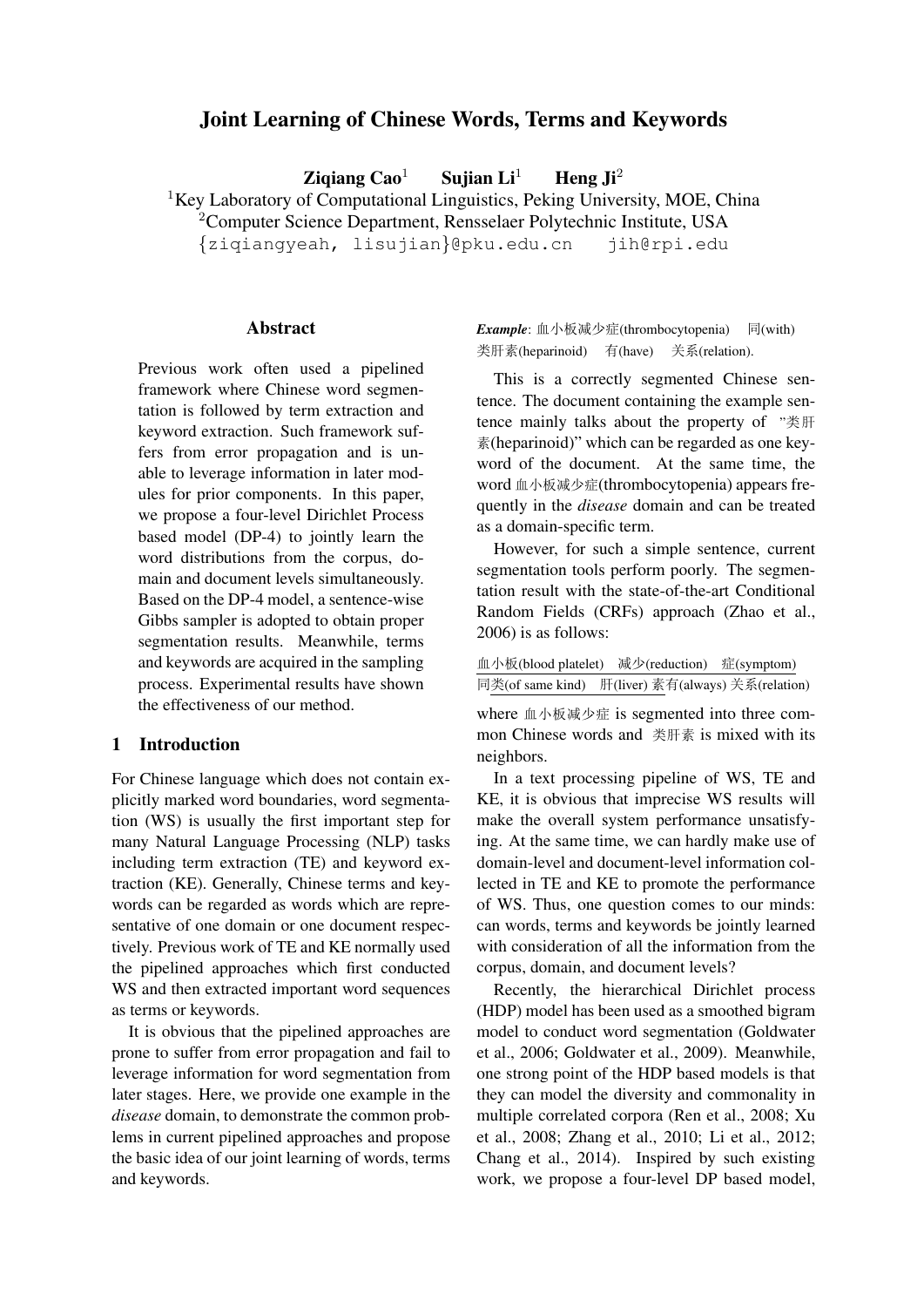

Figure 1: DP-4 Model

named DP-4, to adapt to three levels: corpus, domain and document. In our model, various DPs are designed to reflect the smoothed word distributions in the whole corpus, different domains and different documents. Same as the DP based segmentation models, our model can be easily used as a semi-supervised framework, through exerting on the corpus level the word distributions learned from the available segmentation results. Referring to the work of Mochihashi et al. (2009), we conduct word segmentation using a sentence-wise Gibbs sampler, which combines the Gibbs sampling techniques with the dynamic programming strategy. During the sampling process, the importance values of segmented words are measured in domains and documents respectively, and words, terms and keywords are jointly learned.

## 2 DP-4 Model

Goldwater et al. (2006) applied the HDP model on the word segmentation task. In essence, Goldwater's model can be viewed as a bigram language model with a unigram back-off. With the language model, word segmentation is implemented by a character-based Gibbs sampler which repeatedly samples the possible word boundary positions between two neighboring words, conditioned on the current values of all other words. However, Goldwater's model can be deemed as modeling the whole corpus only, and does not distinguish between domains and documents. To jointly learn the word information from the corpus, domain and document levels, we extend Goldwater's model by adding two levels (domain level and document level) of DPs, as illustrated in Figure 1.

## 2.1 Model Description

*H*tions in each domain and these DPs share an  $H_{\nu}^m$  *DP*( $\alpha_0$ ,  $G_1$ ) and gives the bigram distribution for  $\frac{1}{2}$   $\left| \left| \left( \widehat{H^n_w} \cdots \widehat{H^n_w} \cdots \widehat{H^n_w} \cdots \widehat{H^n_w} \right) \right| \right|$  cludes  $N_m$  documents, we use  $H^{m_j}_w$  ( $1 \leq j \leq j$ *M*<sub>IV</sub> main, the bigram distributions of different docu-M DPs  $(H_w^m; 1 \leq m \leq M)$  are designed specifically to word  $w$  to model the bigram distribuoverall base measure  $H_w$ , which is drawn from the whole corpus. Assuming the  $m<sup>th</sup>$  domain in- $N_m$ ) to model the bigram distribution of the  $i^{th}$ document in the domain. Usually, given a doments are not conditionally independent and similar documents exhibit similar bigram distributions. Thus, the bigram distribution of one document is generated according to both the bigram distribution of the domain and the bigram distributions of other documents in the same domain. That is,  $H_w^{m_j} \sim g(\alpha_3, H_w^m, H_w^{m_{-j}})$  where  $H_w^{m_{-j}}$  represents the bigram distributions of the documents in the  $m^{th}$  domain except the  $j^{th}$  document. Assuming the  $j^{th}$  document in the  $m^{th}$  domain contains  $N_m^j$  words, each word is drawn according to  $H_w^{m_j}$ . That is,  $w_i^{m_j} \sim H_w^{m_j} (1 \leq i \leq N_m^j)$ . Thus, our four-level DP model can be summarized formally as follows:

$$
G_1 \sim DP(\alpha_0, G_0); H_w \sim DP(\alpha_1, G_1)
$$
  
\n
$$
H_w^m \sim DP(\alpha_2, H_w); H_w^{m_j} \sim g(\alpha_3, H_w^m, H_w^{m_{-j}})
$$
  
\n
$$
w_i^{m_j}|w_{i-1} = w \sim H_w^d
$$

Here, we provide for our model the Chinese Restaurant Process (CRP) metaphor, which can create a partition of items into groups. In our model, the word type of the previous word  $w_{i-1}$ corresponds to a restaurant and the current word  $w_i$  corresponds to a customer. Each domain is analogous to a floor in a restaurant and a room denotes a document. Now, we can see that there are  $|V|$  restaurants and each restaurant consists of M floors. The  $m^{th}$  floor contains  $N_m$  rooms and each room has an infinite number of tables with infinite seating capacity. Customers enter a specific room on a specific floor of one restaurant and seat themselves at a table with the label of a word type. Different from the standard HDP, each customer sits at an occupied table with probability proportional to both the numbers of customers already seated there and the numbers of customers with the same word type seated in the neighboring rooms, and at an unoccupied table with probability proportional to both the constant  $\alpha_3$  and the probability that the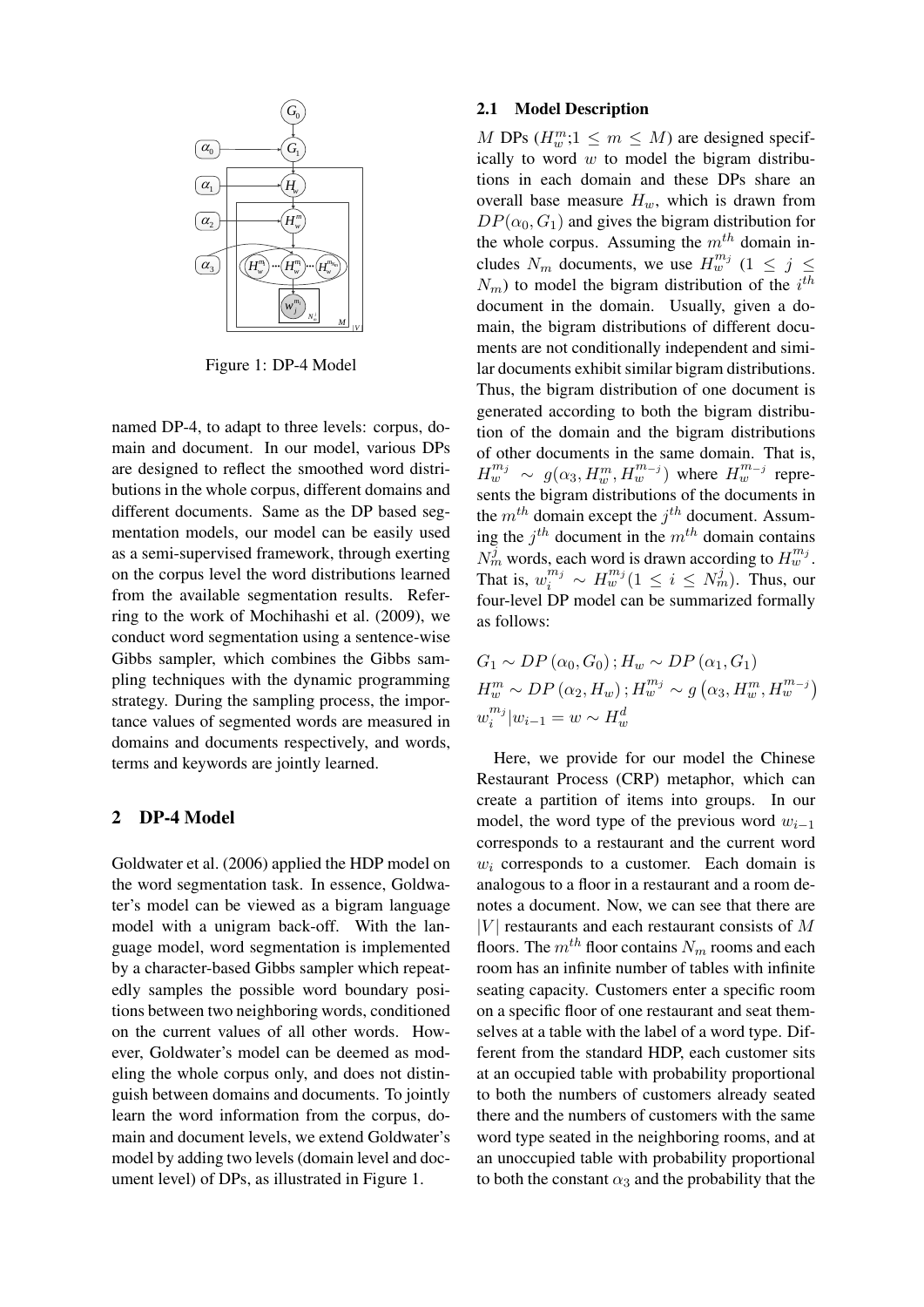customers with the same word type are seated on the same floor.

#### 2.2 Model Inference

It is important to build an accurate  $G_0$  which determines the prior word distribution  $p_0(w)$ . Similar to the work of Mochihashi et al. (2009), we consider the dependence between characters and calculate the prior distribution of a word  $w_i$  using the string frequency statistics (Krug, 1998):

$$
p_0(w_i) = \frac{n_s(w_i)}{\sum n_s(.)} \tag{1}
$$

where  $n_s(w_i)$  counts the character string composed of  $w_i$  and the symbol "." represents any word in the vocabulary  $V$ .

Then, with the CRP metaphor, we can obtain the expected word unigram and bigram distributions on the corpus level according to  $G_1$  and  $H_w$ :

$$
p_1(w_i) = \frac{n(w_i) + \alpha_0 p_0(w_i)}{\sum n(.) + \alpha_0} \tag{2}
$$

$$
p_2(w_i|w_{i-1} = w) = \frac{n_w(w_i) + \alpha_1 p_1(w_i)}{\sum n_w(\cdot) + \alpha_1} \quad (3)
$$

where the subscript numbers indicate the corresponding DP levels.  $n(w_i)$  denotes the number of  $w_i$  and  $n_w(w_i)$  denotes the number of the bigram  $\langle w, w_i \rangle$  occurring in the corpus. Next, we can easily get the bigram distribution on the domain level by extending to the third DP.

$$
p_3^m(w_i|w_{i-1} = w) = \frac{n_w^m(w_i) + \alpha_2 p_2(w_i|w_{i-1})}{\sum n_w^m(.) + \alpha_2}
$$
\n(4)

where  $n_w^m(w_i)$  is the number of the bigram  $\lt$  $w, w_i >$  occurring in the  $m<sup>th</sup>$  domain.

To model the bigram distributions on the document level, it is beneficial to consider the influence of related documents in the same domain (Wan and Xiao, 2008). Here, we only consider the influence from the  $K$  most similar documents with a simple similarity metric  $s(d_1, d_2)$  which calculates the Chinese character overlap ratio of two documents  $d_1$  and  $d_2$ . Let  $d_m^j$  denote the  $j^{th}$  document in the  $m^{th}$  domain and  $d_m^j[k](1 \leq k \leq K)$  the K most similar documents.  $d_m^j$  can be deemed to be "lengthened" by  $d_m^j[k]$  ( $1 \leq k \leq K$ ). Therefore, we estimate the count of  $w_i$  in  $d_m^j$  as:

$$
t_w^{d_m^j}(w_i) = n_w^{d_m^j}(w_i) + \sum_k s(d_m^j[k], d_m^j) n_w^{d_m^j[k]}(w_i)
$$
\n(5)

where  $n_w^{d_m^j[k]}(w_i)$  denotes the count of the bigram  $\langle w, w_i \rangle$  occurring in  $d_m^j[k]$ . Next, we model the bigram distribution in  $d_m^j$  as a DP with the base measure  $H_w^m$ :

$$
p_4^{d_m^j}(w_i|w_{i-1} = w) = \frac{t_w^{d_m^j}(w_i) + \alpha_3 p_3^m(w_i|w_{i-1})}{\sum t_w^{d_m^j}(\cdot) + \alpha_3}
$$
(6)

With CRP, we can also easily estimate the unigram probabilities  $p_3^m(w_i)$  and  $p_4^{d_m^j}(w_i)$  respectively on the domain and document levels, through combining all the restaurants.

To measure whether a word is eligible to be a term, the score function  $TH^m(\cdot)$  is defined as:

$$
TH^{m}(w_{i}) = \frac{p_{3}^{m}(w_{i})}{p_{1}(w_{i})}
$$
\n(7)

This equation is inspired by the work of Nazar (2011), which extracts terms with consideration of both the frequency in the domain corpus and the frequency in the general reference corpus. Similar to Eq. 7, we define the function  $KH^{d_m^j}(\cdot)$  to judge whether  $w_i$  is an appropriate keyword.

$$
KH^{d_m^j}(w_i) = \frac{p_4^{d_m^j}(w_i)}{p_1(w_i)}
$$
(8)

During each sampling, we make use of Eqs. (7) and (8) to identify the most possible terms and keywords. Once a word is identified as a term or keyword, it will drop out of the sampling process in the following iterations. Its CRP explanation is that some customers (terms and keywords) find their proper tables and keep sitting there afterwards.

#### 2.3 Sentence-wise Gibbs Sampler

The character-based Gibbs sampler for word segmentation (Goldwater et al., 2006) is extremely slow to converge, since there exists high correlation between neighboring words. Here, we introduce the sentence-wise Gibbs sampling technique as well as efficient dynamic programming strategy proposed by Mochihashi et al. (2009). The basic idea is that we randomly select a sentence in each sampling process and use the Viterbi algorithm (Viterbi, 1967) to find the optimal segmentation results according to the word distributions derived from other sentences. Different from Mochihashi's work, once terms or keywords are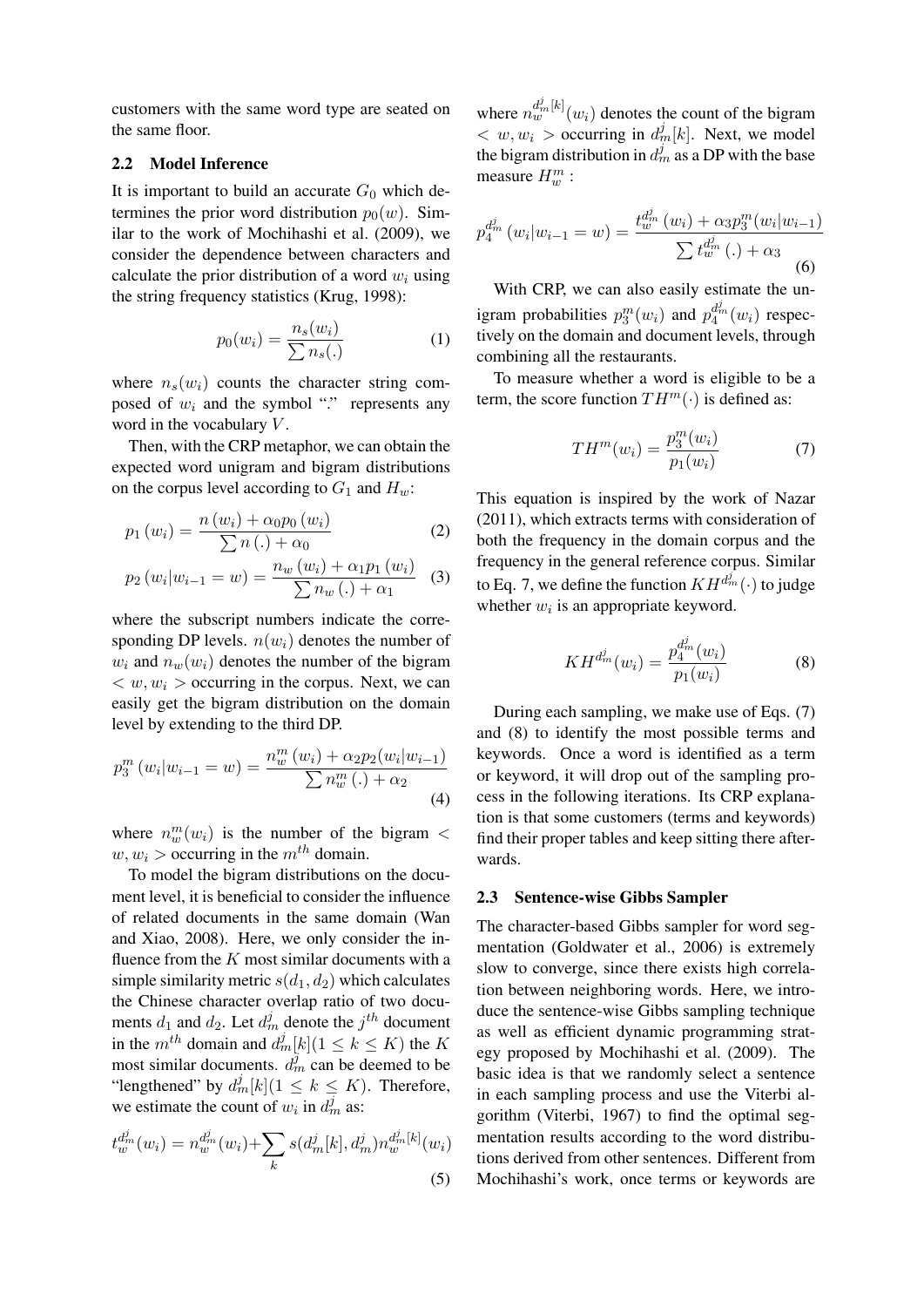identified, we do not consider them in the segmentation process. Due to space limitation, the algorithm is not detailed here and can be referred in (Mochihashi et al., 2009).

# 3 Experiment

## 3.1 Data and Setting

It is indeed difficult to find a standard evaluation corpus for our joint tasks, especially in different domains. As a result, we spent a lot of time to collect and annotate a new corpus  $1$  composed of ten domains (including *Physics*, *Computer*, *Agriculture*, *Sports*, *Disease*, *Environment*, *History*, *Art*, *Politics* and *Economy*) and each domain is composed of 200 documents. On average each document consists of about 4800 Chinese characters. For these 2000 documents, three annotators have manually checked the segmented words, terms and keywords as the gold standard results for evaluation. As we know, there exists a large amount of manually-checked segmented text for the general domain, which can be used as the training data for further segmentation. As with other nonparametric Bayesian models (Goldwater et al., 2006; Mochihashi et al., 2009), our DP-4 model can be easily amenable to semi-supervised learning by imposing the word distributions of the segmented text on the corpus level. The news texts provided by Peking University (named PKU corpus)<sup>2</sup> is used as the training data. This corpus contains about 1,870,000 Chinese characters and has been manually segmented into words.

In our experiments, the concentration coefficient  $(\alpha_0)$  is finally set to 20 and the other three  $(\alpha_{1\sim3})$  are set to 15. The parameter K which controls the number of similar documents is set to 3.

### 3.2 Performance Evaluation

The following baselines are implemented for comparison of segmentation results: (1) Forward maximum matching (FMM) algorithm with a vocabulary compiled from the PKU corpus; (2) Reverse maximum matching (RMM) algorithm with the compiled vocabulary; (3) Conditional Random Fields  $(CRFs)^3$  based supervised algorithm trained from the PKU corpus; (4) HDP based semisupervised algorithm (Goldwater et al., 2006) us-

ing the PKU corpus. The strength of Mochihashi et al. (2009)'s NPYLM based segmentation model is its speed due to the sentence-wise sampling technique, and its performance is similar to Goldwater et al. (2006)'s model. Thus, we do not consider the NPYLM based model for comparison here. Then, the segmentation results of FMM, RMM, CRF, and HDP methods are used respectively for further extracting terms and keywords. We use the mutual information to identify the candidate terms or keywords composed of more than two segmented words. As for DP-4, this recognition process has been done implicitly during sampling. To measure the candidate terms or keywords, we refer to the metric in Nazar (2011) to calculate their importance in some specific domain or document.

The metrics of  $F_1$  and the out-of-vocabulary Recall (OOV-R) are used to evaluate the segmentation results, referring to the gold standard results. The second and third columns of Table 1 show the  $F_1$  and OOV-R scores averaged on the 10 domains for all the compared methods. Our method significantly outperforms FMM, RMM and HDP according to t-test (p-value  $\leq$  0.05). From the segmentation results, we can see that the FMM and RMM methods are highly dependent on the compiled vocabulary and their identified OOV words are mainly the ones composed of a single Chinese character. The HDP method is heavily influenced by the segmented text, but it also exhibits the ability of learning new words. Our method only shows a slight advantage over the CRF approach. We check our segmentation results and find that the performance of the DP-4 model is depressed by the identified terms and keywords which may be composed of more than two words in the gold standard results, because the DP-4 model always treats the term or keyword as a single word. For example, in the gold standard, "岭南文化((Lingnan Culture)" is segmented into two words "岭南" and "á", "pn•"(data interface)" is segmented into "\*\*\*" and "\*\*\*\*" and so on. In fact, our segmentation results correctly treat "岭南文化" and "数 据接口" as words.

To evaluate the TE and KE performance, the top 50 (TE-50) and 100 (TE-100) accuracy are measured for the identified terms of one domain, while the top 5 (KE-5) and 10 (KE-10) accuracy for the keywords in one document, are shown in the right four columns of Table 1. We can see that DP-

 $1$ Nine domains are from http://www.datatang. com/data/44139 and we add an extra *Disease* domain.

<sup>2</sup>http://icl.pku.edu.cn

<sup>&</sup>lt;sup>3</sup>We adopt CRF++(http://crfpp.googlecode. com/svn/trunk/doc/index.html)